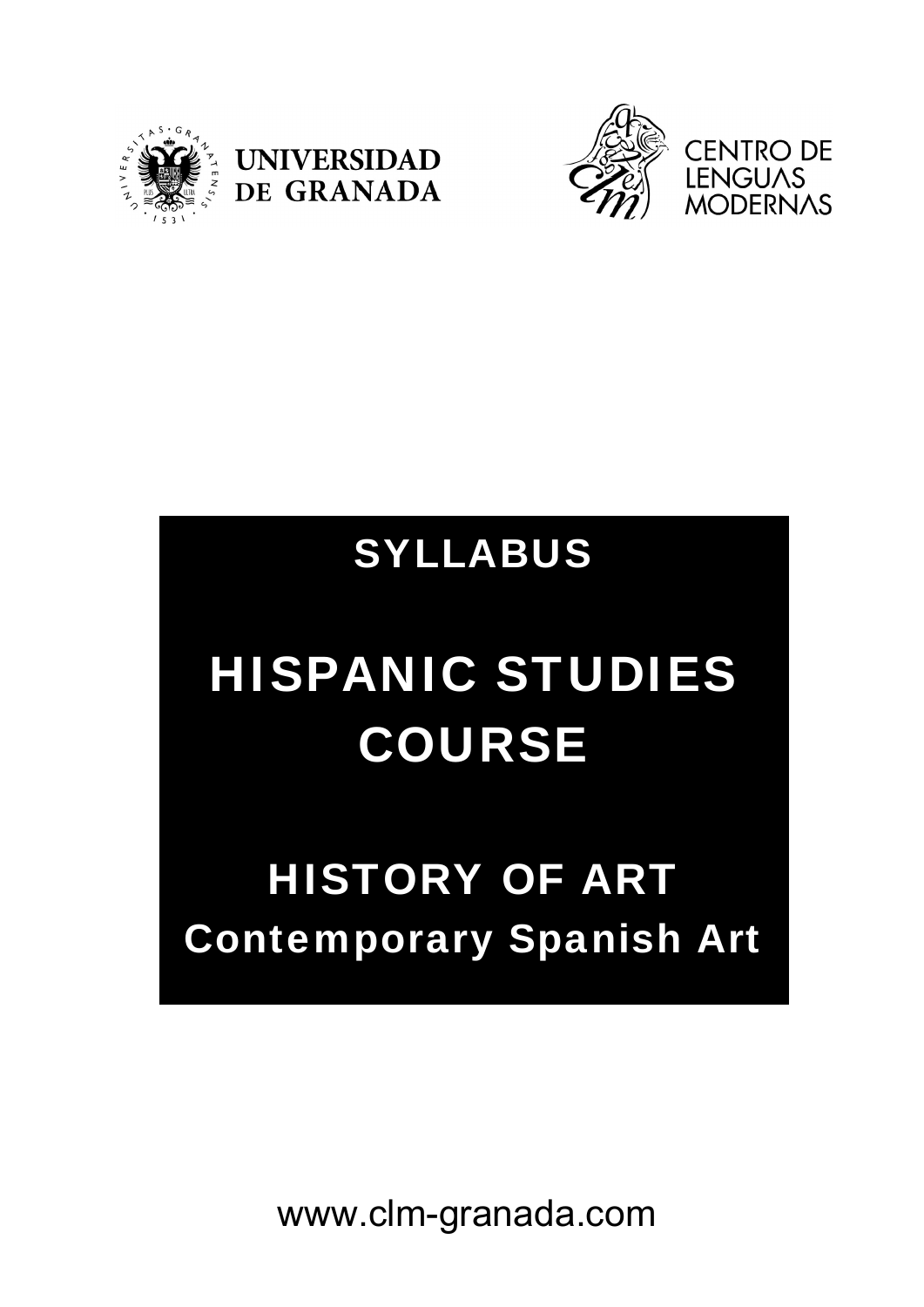#### **CONTEMPORARY SPANISH ART**

#### **General Description**

This subject analyzes the historical evolution of Spanish art during the contemporary era, including the art of the end of the Ancien Régime, with the study of neoclassicism and the work of Francisco Goya; the art of the 19<sup>th</sup> century, with the analysis of the principal trends in painting and sculpture (romanticism, realism, impressionism, modernism), as well as the historicist, eclectic and modernist architectural styles, especially focusing on the works of Antonio Gaudí; and the art of the  $20<sup>th</sup>$  century and beginning of the  $21<sup>st</sup>$ , analyzing both the art of the historic avant-garde – particularly the work of Pablo Picasso, Salvador Dalí and Joan Miró – and the evolution of the plastic arts from the post-war period to today, as well as the development of Spanish architecture during this period. The specific aims of the subject are:

- To get to know and understand critically the process of contemporary Spanish art's historic evolution.

- To identify and characterize each one of the artistic styles in the history of Spanish art during this period.

- To highlight the study of the principle Spanish artists and their role in contemporary art.

- Relate each of the periods and artistic styles with the political, social, economic and cultural aspects occurring in Spain during the Contemporary Age.

- Evaluate artistic expression as one of the essential expressions for the understanding of Spanish history and culture.

- Acquire a basic knowledge of artistic vocabulary in Spanish.

#### **Content**

1. Spanish art at the end of the Ancien Régime (1770-1833): from neoclassicism to Goya.

2. Romantic painting during the liberal period (1833-1874): costumbrismo, landscape and portrait.

3. Architecture during the second half of the 19th century: historicism, eclecticism and modernism. The oeuvre of Antonio Gaudí.

4. The plastic arts in the Restoration (1874-1902): history painting, realism, impressionism and modernism.

5. The pictorial tradition up to the Civil War (1902-1939): the regionalisms.

6. The artistic avant-garde and the renovation of Spanish art up to the end of the Civil War (1901-1939): from Picasso to Dalí.

7. The plastic arts from the postwar to current day (1939-2010): abstraction, informalist experience, neo-figurative art, conceptual art, action art and digital art.

8. Spanish architecture from the 20<sup>th</sup> century to the start of the 21<sup>st</sup>: between tradition and modernity.

| 20% |  |
|-----|--|
| 40% |  |
| 40% |  |
|     |  |

#### **Bibliography**

AA.VV. *Arquitectura del siglo XX: España*. Madrid, Tanais, 2000.

AA.VV. "Del Neoclasicismo al Impresionismo". Madrid, Akal, colección *Historia del arte español*, 1999.

BALDELLOU, M. Á.; CAPITEL, A. *Arquitectura española del siglo XX*. Madrid, Espasa Calpe, colección "Summa Artis", t. XI, 1995.

BOZAL, Valeriano. *Arte del siglo XX en España*. 2 t., Madrid, Espasa, 1998.

*Historia del Arte en España II: Desde Goya hasta nuestros días*. Istmo, 1995, colec. Fundamentos. (1ª edición, 1972).

*Pintura y escultura españolas del siglo XX*. 2 t., Madrid, Espasa-Calpe, 1992.

BOZAL, V y LLORENS, T.: *España, vanguardia artística y realidad social*, 1936-1976. Barcelona, Gustavo Gili, 1976.

BRIHUEGA, J. *Las vanguardias artísticas en España, 1909-1936*. Madrid, Itsmo, 1981.